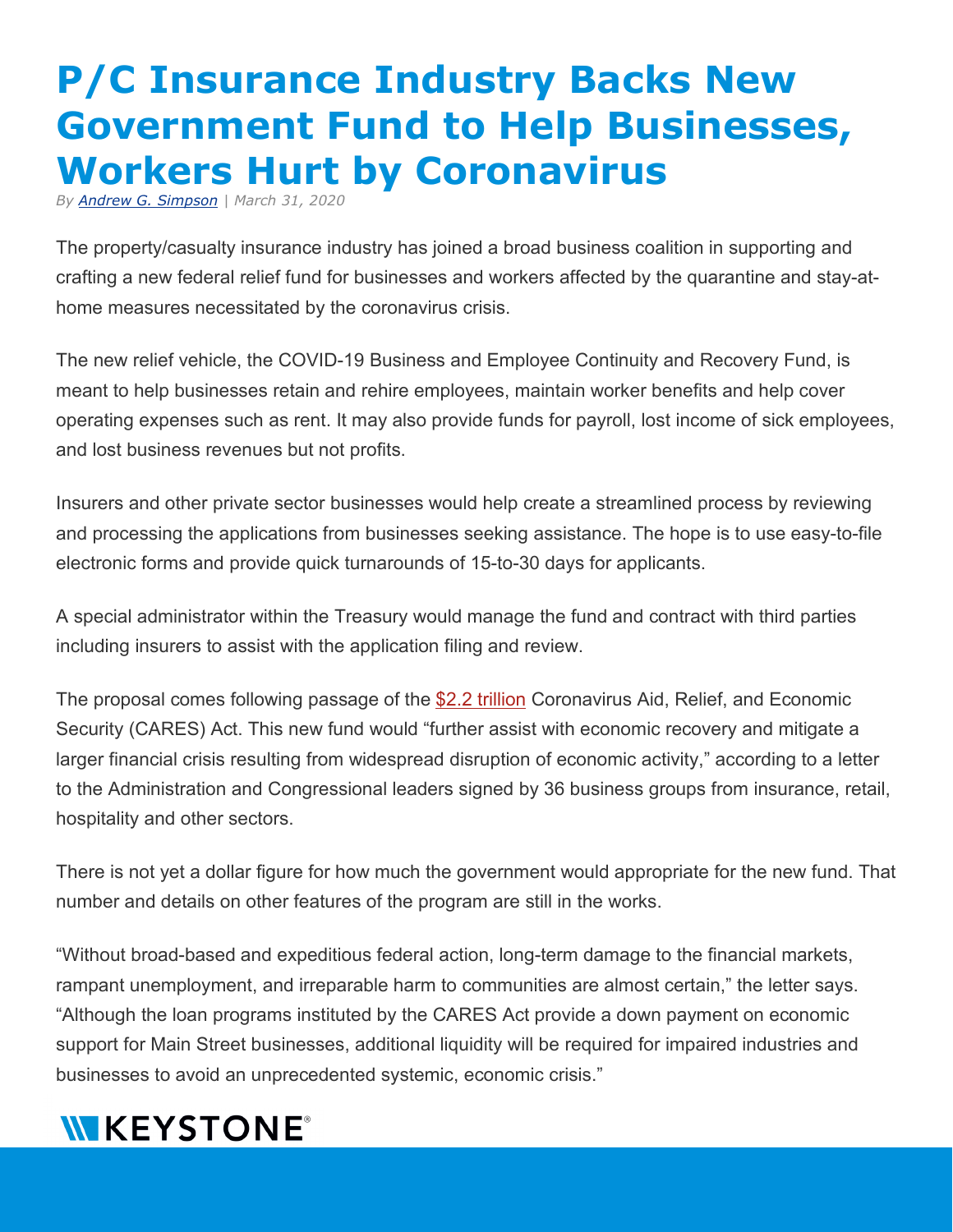The framers of the proposal call for prioritization for sectors most impacted by COVID-19 losses, businesses with high proportion of employees who would otherwise be unemployed and businesses involved in essential infrastructure. Small businesses and nonprofits with 500 or fewer employees could apply as well as businesses of any size that can demonstrate impairment by COVID-19.

The insurance groups signing the letter include the American Property Casualty Insurance Association (APCIA), Council of Insurance Agents & Brokers (CIAB), Independent Insurance Agents & Brokers of America (IIABA), National Association of Mutual Insurance Companies (NAMIC), National Association of Professional Insurance Agents (PIA), Reinsurance Association of America (RAA) and Wholesale & Specialty Insurance Association (WSIA).

David A. Sampson, president and CEO of the American Property Casualty Insurance Association (APCIA), commended the Administration and Congress for passing the CARES Act but said "additional federal relief is essential" to keep COVID-19-impaired businesses solvent and employees working.

"The Recovery Fund will leverage the ability of the private sector to scale and deploy immediate liquidity to our communities," Sampson said. "Property/casualty insurers are in the solutions business to protect our customers – families, individuals, and business owners. We are proud to stand with our policyholders through this broad coalition spanning multiple sectors."

"The rescue of our economy is beyond the abilities of any one company or industry, and that's why NAMIC supports the creation of a COVID-19 Business and Employee Continuity and Recovery Fund to swiftly provide assistance directly to those who need it," said Charles Chamness, president and CEO of NAMIC.

The insurance industry wants to avoid any legislative proposals like those in New Jersey, Ohio and several other states that would force insurers to pay business interruption losses due to the coronavirus even though their policies exclude communicable diseases. The industry [estimates that](https://linkprotect.cudasvc.com/url?a=https%3a%2f%2fwww.insurancejournal.com%2fnews%2fnational%2f2020%2f03%2f30%2f562738.htm&c=E,1,0o3tpc3ufp3-9ZCj89YdYJzeZLT-ZyIc8vWG4PVPFUoVbAovlw_1E9xXKjLE65xC_ew3edmvs18UnszYGfzq6hPBSPnhK4c7HUiOVKLndjnfuuAFUwk,&typo=1)  [business interruption losses](https://linkprotect.cudasvc.com/url?a=https%3a%2f%2fwww.insurancejournal.com%2fnews%2fnational%2f2020%2f03%2f30%2f562738.htm&c=E,1,0o3tpc3ufp3-9ZCj89YdYJzeZLT-ZyIc8vWG4PVPFUoVbAovlw_1E9xXKjLE65xC_ew3edmvs18UnszYGfzq6hPBSPnhK4c7HUiOVKLndjnfuuAFUwk,&typo=1) from the coronavirus just for small businesses in the U.S. could be between \$220-\$383 billion per month — or a quarter to half of the total industry surplus available to pay all P/C claims.

Some of the other trade groups on the letter included the American Hotel & Lodging Association (AHLA), International Council of Shopping Centers (ICSC), International Foodservice Distributors

## **WKEYSTONE**